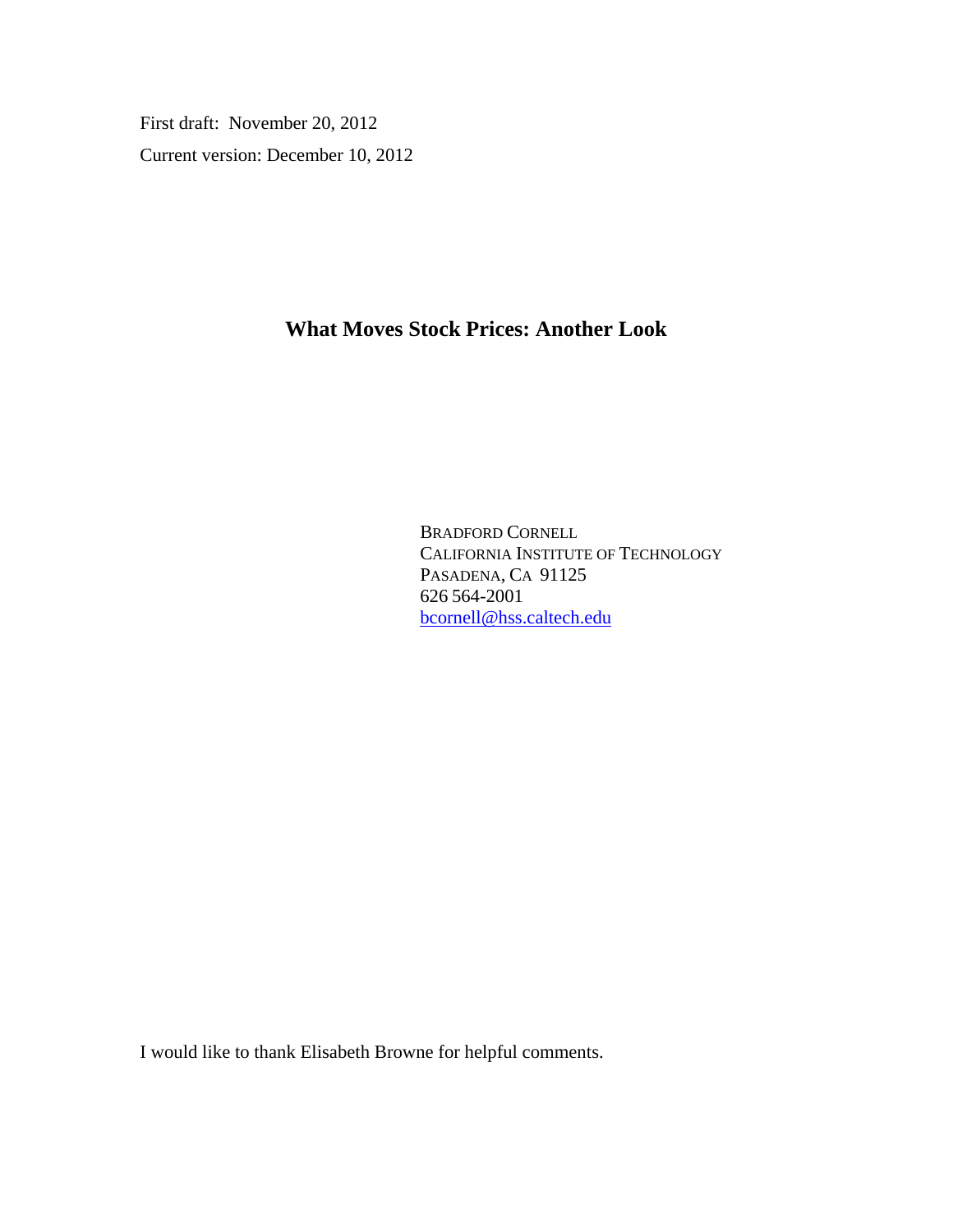In 1989, Culter, Poterba and Summers (1989) published a paper examining the extent to which ex-post movements in aggregate stock prices could be attributed to the arrival of news. The research was motivated by Richard Roll's (1988) presidential address to the American Finance Association in which he concluded that only about a third of the variation in market indicies could be attributed to economic influences. As part of their research, Cutler, Poterba and Summers examined the fifty largest one-day returns on the S&P 500 index over the period from 1946 through 1987. They found that many of the fifty largest movements in the S&P 500 could not be matched with any convincing account of why future profits or discount rates might have changed. Consequently, the authors concluded that, "Our inability to identify fundamental shocks that accounted for these significant market moves is difficult to reconcile with the view that such shocks account for most of the variation in stock returns."

 Studying large market movements is particularly interesting because news important enough to account for a major swing in aggregate stock prices should make it way into media reports in one way or another. This is particularly true for the more recent sample analyzed here. Since the time when Cutler, Poterba and Summers published their work, stock market reporting has expanded dramatically. Whereas major publishers like the New York Times and the Wall Street Journal covered the market during the years from 1946 to 1987, by the end of the technology stock boom in 2000 there were hundreds of internet sites that focused on the stock market and entire television networks had sprung up offering real time market punditry. In fact, one of the biggest problems in doing the research for this paper was separating the wheat from the

- 1 -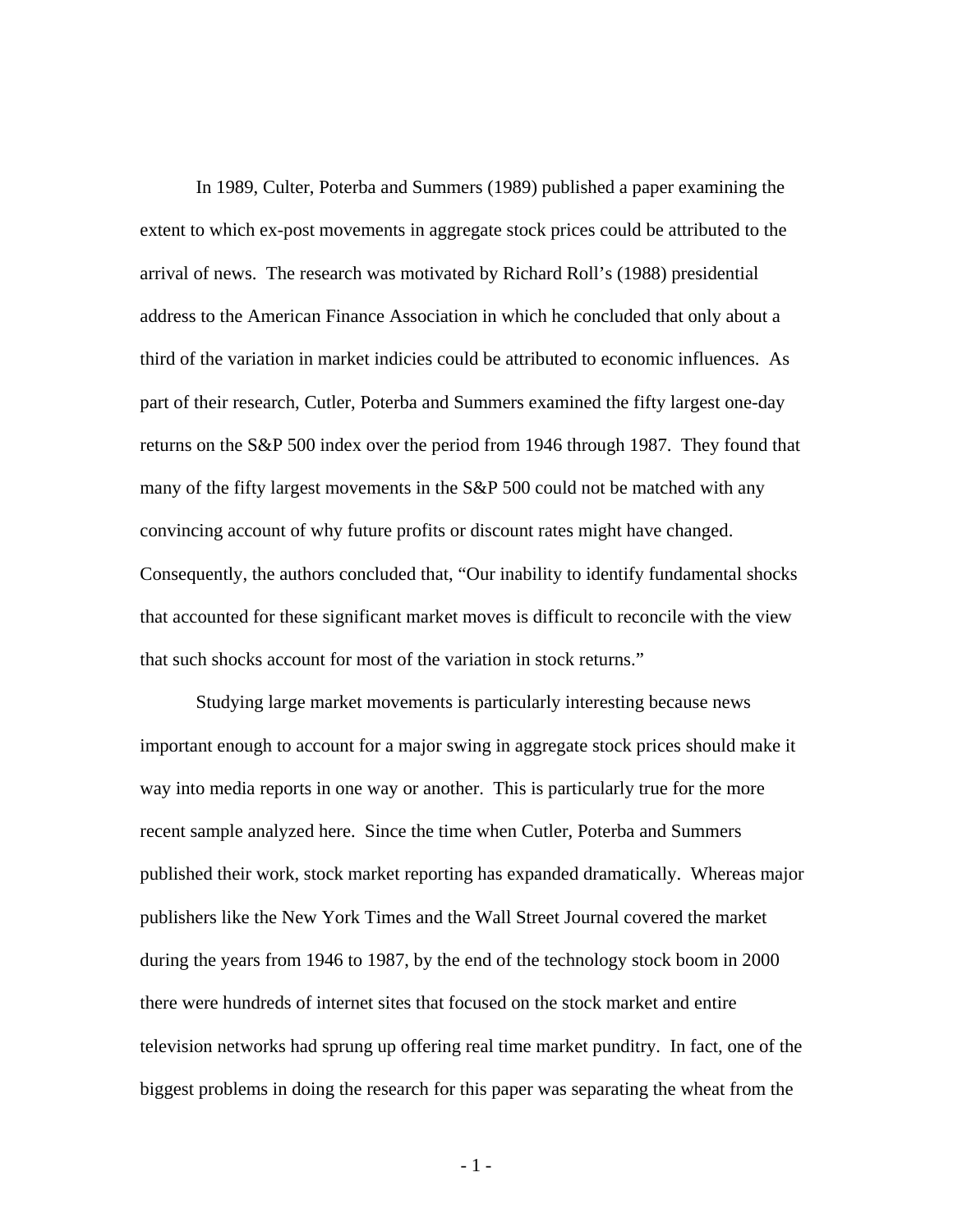chaff. Following major market moves today, there are typically dozens of explanations, most of them clearly half baked, and virtually none of them relating the explanation for the move to changes in expected future profits or discount rates.

 Overall, the results reported here confirm the findings of Cutler, Poterba and Summers. Despite the passage of time and the massive improvement in information technology, it is, if anything, more difficult to tie major stock price movements to fundamental economic news sufficient to rationalize the size of the observed move. Furthermore, the tendency to use tautological psychology, such as "the market fell today on renewed fears of recession or because of panic selling," to explain large movements in prices (a problem noted by Cutler, Poterba and Summers) has become even more prevalent. The bottom line is that the source of large movements in overall market prices remains as much of mystery today as when Cutler, Poterba and Summers published their paper in 1989.

#### *Data Empirical results*

 As opposed to the S&P 500, I use the broader CRSP value weighted index covering all New York, American and NASDAQ stocks to measure market movements. Daily returns for the CRSP index were downloaded and sorted by absolute value over the twenty-five year period from January 1, 1988 to December 31, 2012. For comparison with Cutler, Poterba and Summers, it should be noted that the CRSP index had a slightly smaller standard deviation than the S&P 500 during the sample period, so holding everything else constant the 50 largest moves should be slightly smaller in my sample.

 The sorted returns are reported in Table 1 followed by the related news for the day. The news stories were selected from the database maintained by Factiva. In most

- 2 -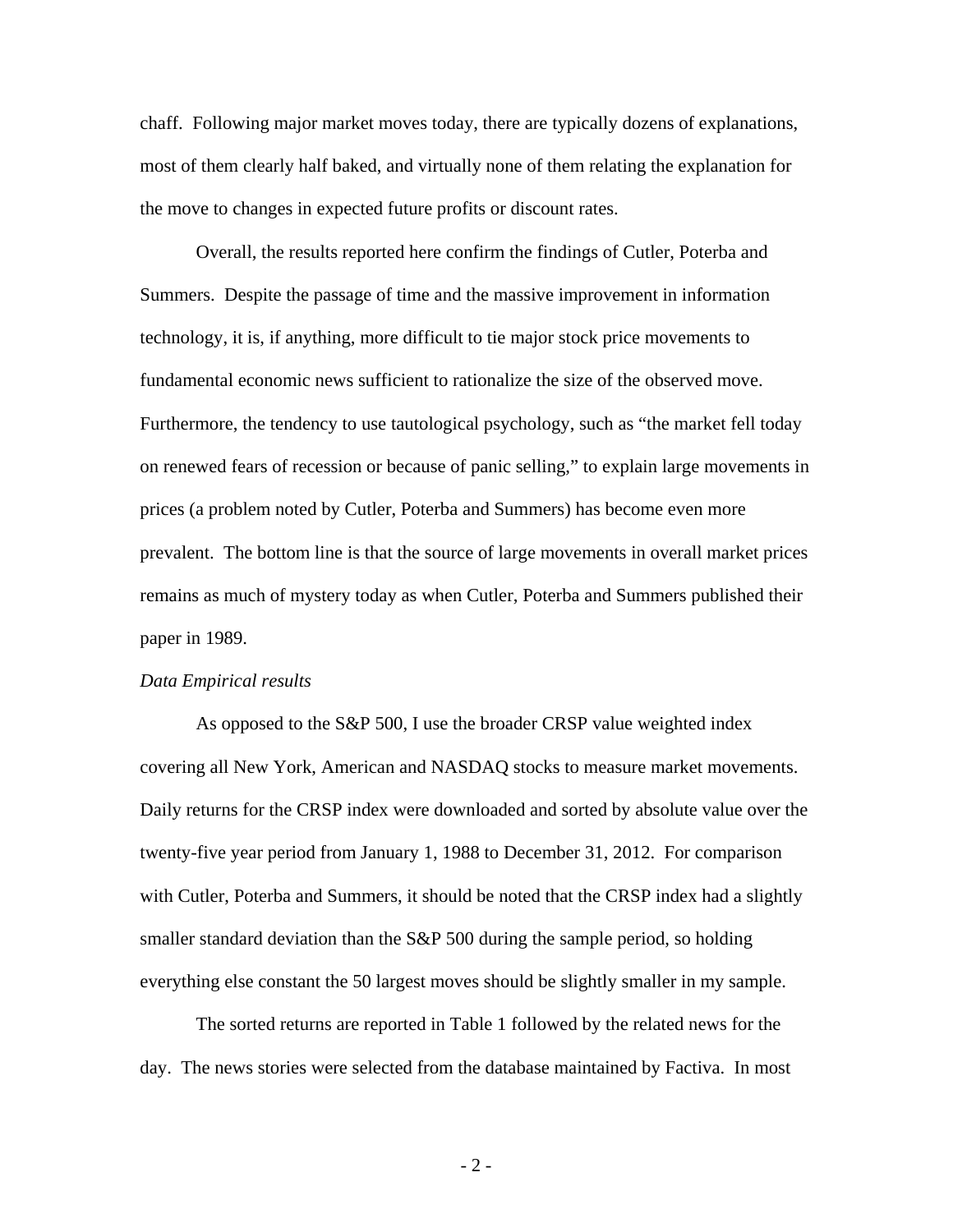instances, the market report was based on information Factiva accumulated from the Dow Jones News Service. As a check, the reporting of the Dow Jones News Service was confirmed with other sources.

 The impact of a news story depends not only on the importance of the news, but the extent to which the story was anticipated. For instance, the government seizure of Fannie Mae and Freddie Mac on September 6, 2008 has all the earmarks of an important event, but the market return on that day does not rank among the top fifty, presumably because the bankruptcy was largely anticipated by the time it occurred. On the other hand, there are events that also should have been anticipated, but nonetheless made the list. For instance, the downgrade of the U.S. Government credit rating on August 8, 2011 followed weeks of speculation that such a downgrade was imminent. Therefore, even if an unexpected downgrade of the United States would have been significant news, a largely expected downgrade should not have been.

 A number of interesting conclusion emerge from Table 1. The first, and most basic, is that the data presented in the table are consistent with the earlier findings of Cutler, Poterba and Summers. With a few exceptions, such as such as the terrorist attacks of September 11, 2001 and the decision by governments throughout the world to support troubled banks on October 13, 2008, it is hard to conceive how the news arriving on the day in question led to revaluation of the entire market value of U.S. equity on the order of five to ten percent. On the days, when there is no fundamental economic news which could reasonably be said to have caused the drop, the financial media typically would offer a tautological explanations for the movement based on unverifiable psychological factors. The reason for this apparently being that the media believes that major market

- 3 -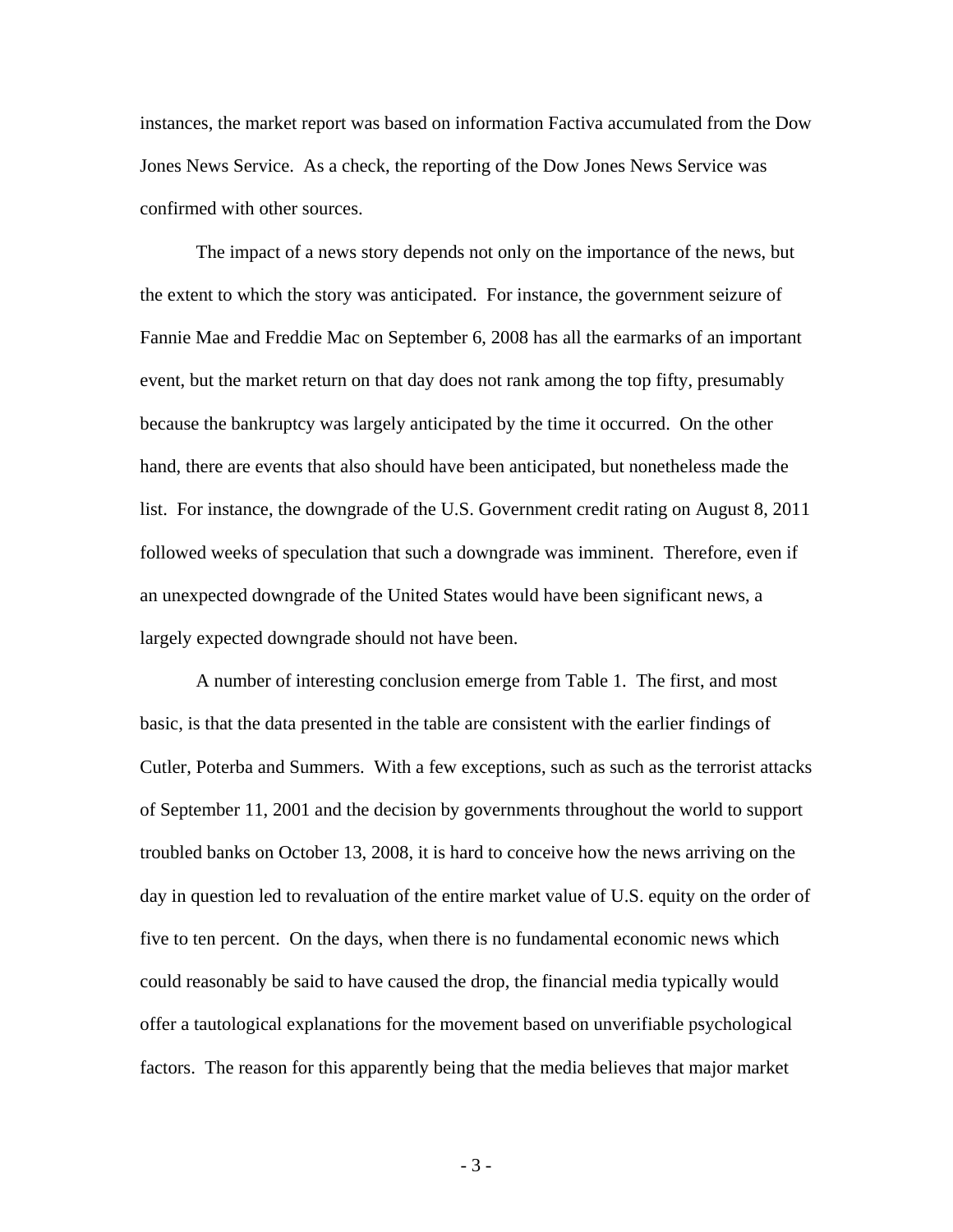moves require *some* explanation. For instance, on August 31, 1998 stocks allegedly crashed on "fears" of turmoil in Russia and "doubts" about Asia. A more common response was to mix fundamental news with psychological explanations without connecting the two. For example, on October 22, 2008, it was reported that "Recession fears overwhelmed world stock markets today as a number of large companies reported weak earnings in the third quarter and forecast worse to come."

 It is interesting to note that these psychological explanations invariably overlooked the fact that for every buyer there is a seller. Furthermore, in not one instance was a psychological explanation tied to shifts in long-run expectations regarding cash flows and discount rates. The apparent media viewpoint was that readers and viewers require an explanation for a major market move, but do not require that the explanation be tied to the underlying economics in any meaningful fashion.

 Second, the results reported in Table 1 indicate that rather than ameliorating since the publication of Cutler, Poterba and Summers, large movements in the market have become even more common. Comparing Table 1 item by item with the comparable table from Cutler, Poterba and Summers reveals that except for two days associated with the crash of October 1987, the percentage change for a given rank, such as the  $10<sup>th</sup>$  largest, is universally greater for the current sample than the earlier one. In fact, the smallest of the 50 market movements reported in Table 1 would have ranked 18<sup>th</sup> on Cutler, Poterba and Summers' list. This results hold despite the fact that the CRSP index was slightly less volatile than the S&P 500 during the current sample period.

 A third curious feature is the extent to which the large returns are bunched. Some bunching is expected because numerous previous studies have found that the volatility of

- 4 -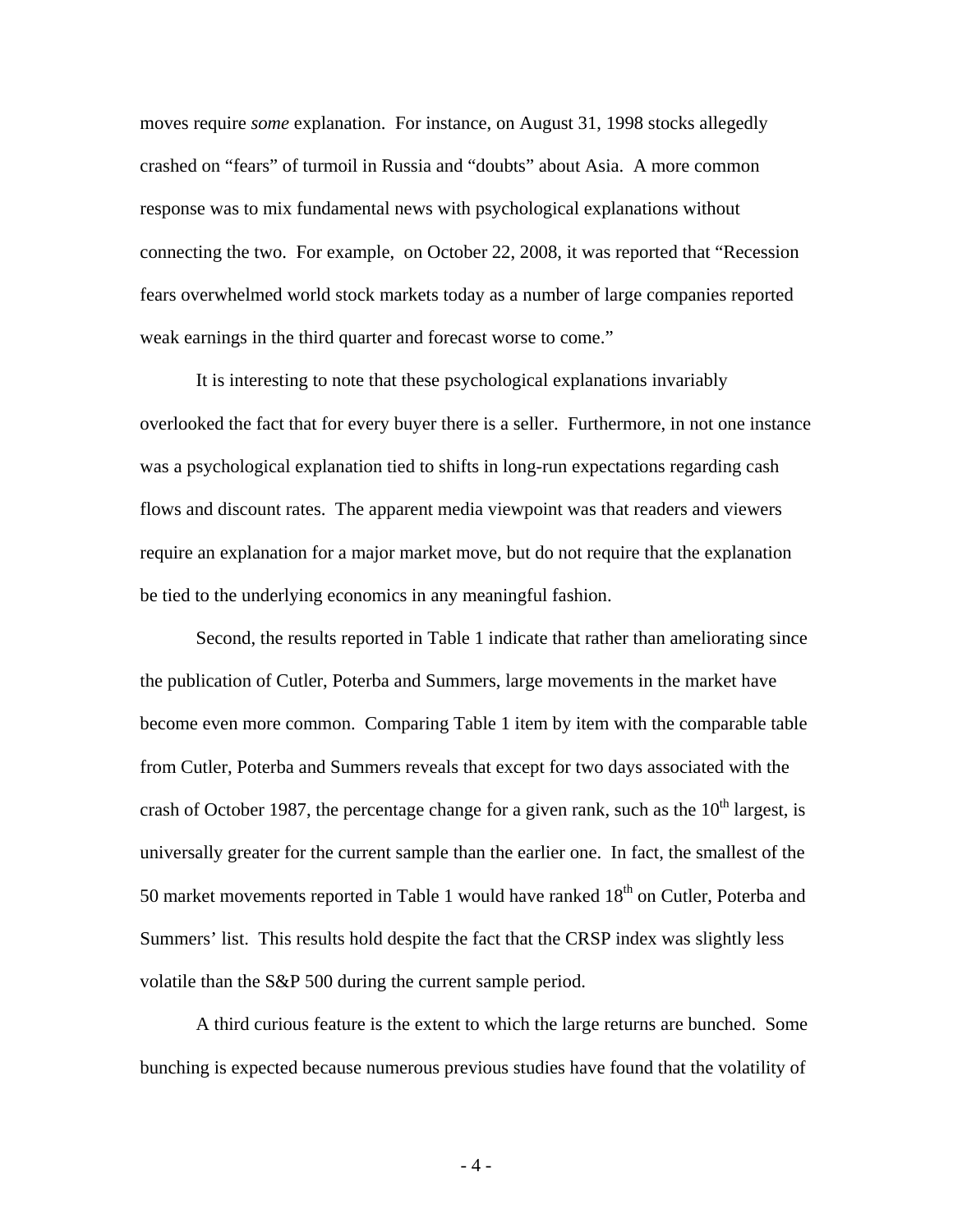stock prices is persistent, but the extent of the bunching is surprising.  $\frac{1}{1}$  Twenty-four of the fifty largest stock price movements occur in 2008, including the seven largest. Together, 2008 and 2009 account for 31 of the 50 largest movements, including 9 of the top 10 and 15 of the top 20. In contrast, the years during which the alleged "technology bubble" inflated and collapsed, account for only one observation among the top 20.

 There is also evidence of short-term bunching. Of the 50 largest movements, 14 occur on pairs of consecutive days. If a gap of one day is allowed, 21 of the 50 largest movements are bunched in strings of "consecutive" days. By way of comparison, the Cutler, Poterba and Summers sample contained only 5 such paired observations, 3 of which were associated with the crash of October 1987.

 Fourth, all but one of the big returns on consecutive days involves a reversal. This is consistent with the Cutler, Poterba and Summers sample where both of their observations of large moves on consecutive days involved a reversal. Such reversals are odd because a very large stock price movement, if rational, requires long-run changes in investor expectations regarding future cash flows and discount rates. It is peculiar that long-run views on the part of investors would be altered on one day only to be reversed on the next. For example, on August 8, 2011 the CRSP index experienced dropped 6.87%, the largest decline in the sample excluding the financial crisis years of 2008 and 2009, on news that the United States was losing its coveted AAA credit rating. The next day, however, the index bounced back  $5.12\%$  (the  $28<sup>th</sup>$  largest move in the sample) following President Obama's expression of confidence in U.S. Government finances. Putting aside whether a 6.87% drop was a rational response to the largely anticipated loss

 $\overline{a}$ 

- 5 -

 $<sup>1</sup>$  See, for example, Schwert (2011).</sup>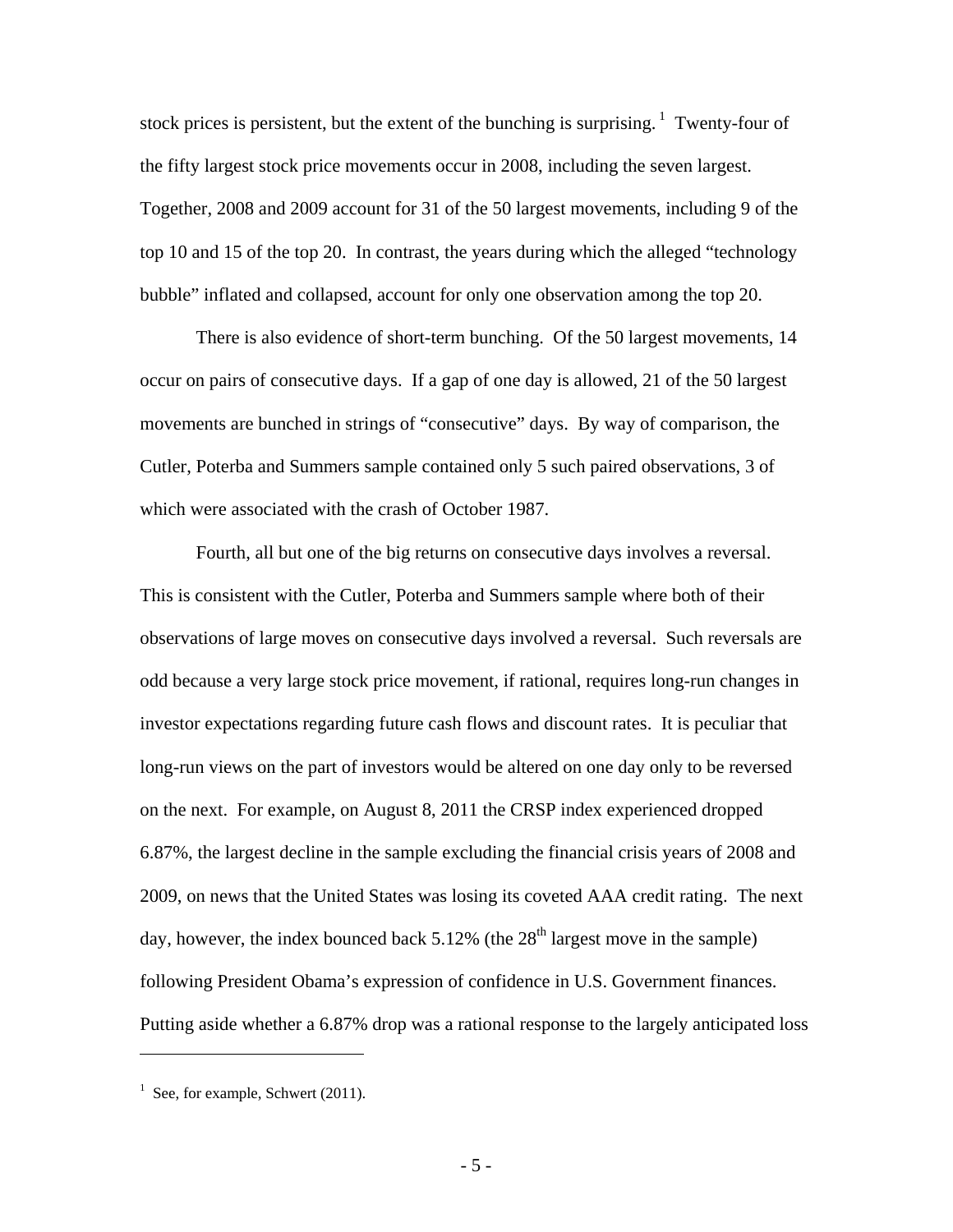of the AAA credit rating, it is hard to see how an expression of confidence in government finances by a sitting President could be interpreted as offsetting good news. What else would he be expected to say?

 The period around the bankruptcy of Lehman provides a more dramatic example of reversals. On September 15, 2008 the CRSP index fell 4.57% in response to Lehman filing for bankruptcy, Merrill Lynch being sold to Bank of America, and AIG announcing that it faced a cash crunch. The market response, though large, does not appear out of line with the news on that day. On September 16, the index rose 1.52%, not enough to make the top 50. On September 17, the index fell another 4.55 percent on news that AIG need emergency government funding. However, the next two days the market reversed direction rising 4.41% on Thursday and 4.60% on Friday on news both days that the government was working on plans to absorb bad debt and support troubled financial institutions. Although the week contained four days that were in the top 50, the total return for the week was close to zero.

 Finally, there is a curious disconnect between the short-run and the intermediaterun with respect to the reaction of stock prices to news. In the intermediate run things make sense, at least qualitatively. Specifically, the market drops sharply as the extent of the financial crisis and the depth of the associated recession becomes apparent and then rebounds as the economy improves. On a day to day basis, however, only a small minority of largest moves are associated with what appears to be unexpected fundamental information regarding the economy. The mystery is only deepened by the offsetting nature of many of the largest moves.

#### *Conclusions and implications*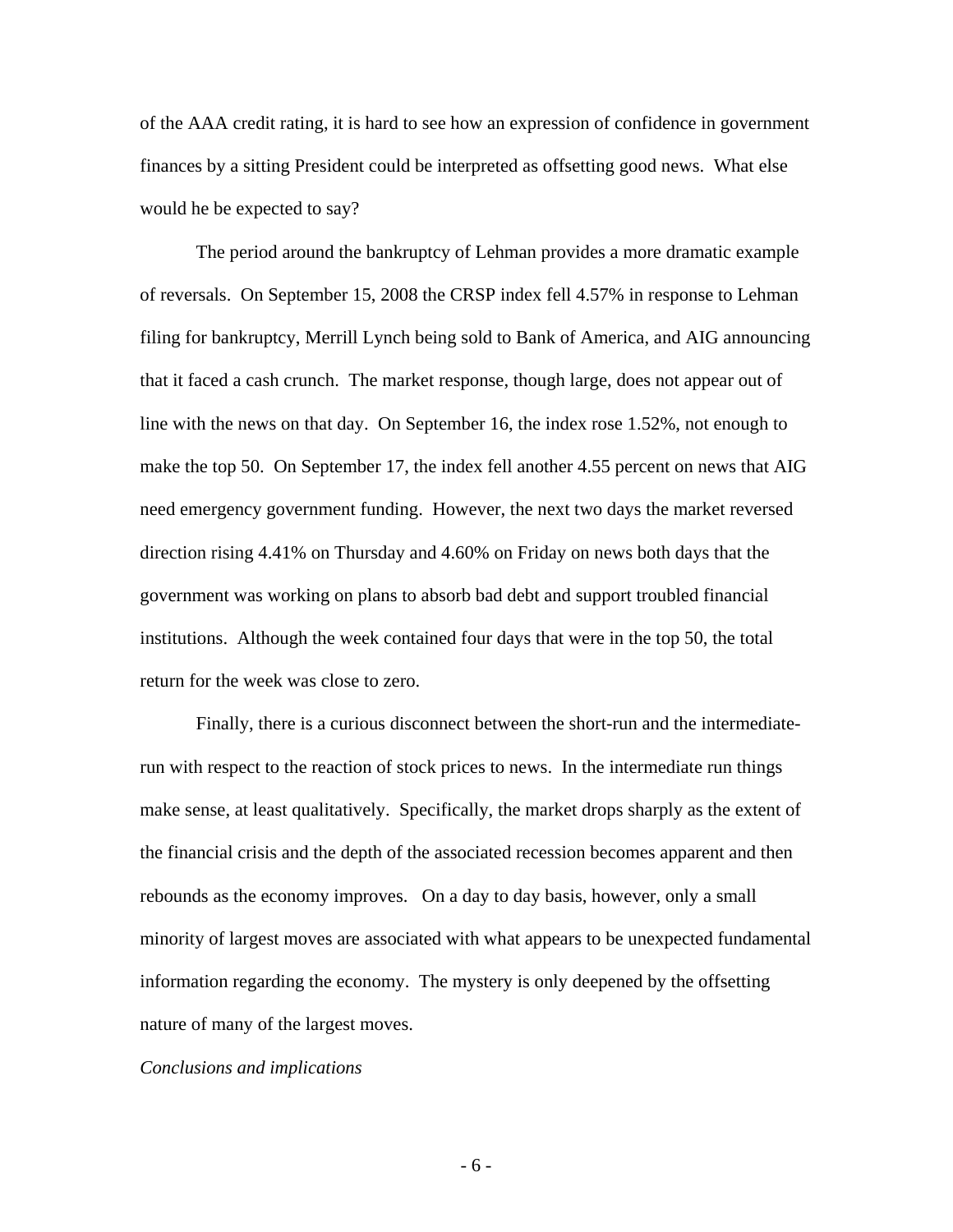The results reported here largely mirror those published more than two decades ago by Cutler, Poterba and Summers. Despite the explosion in information technology, enhanced market regulation, innovation in stock trading and the introduction of new equity related financial products, large movements in the market remain as common and mysterious as ever. Only a minority of the 50 largest moves in the last 25 years can be tied to fundamental economic information that could have had a pronounced impact on cash flow forecasts or discount rates. If anything, the mystery has deepened because the size of the unexplained market movements has grown.

 The most significant difference between the current results and those of Cutler, Poterba and Summers is that the large changes are more bunched in the current sample. More than half of the 50 largest moves occur in 2008 and 2009. Furthermore, 21 of the 50 largest moves occur on what are basically strings of consecutive days. This bunching further deepens the mystery because, with one exception, when large moves occur on consecutive days, the signs oscillate, often for no apparent reason. It is as if investors significantly alter their long-run views regarding cash flows and discount rates only to change their minds the next day.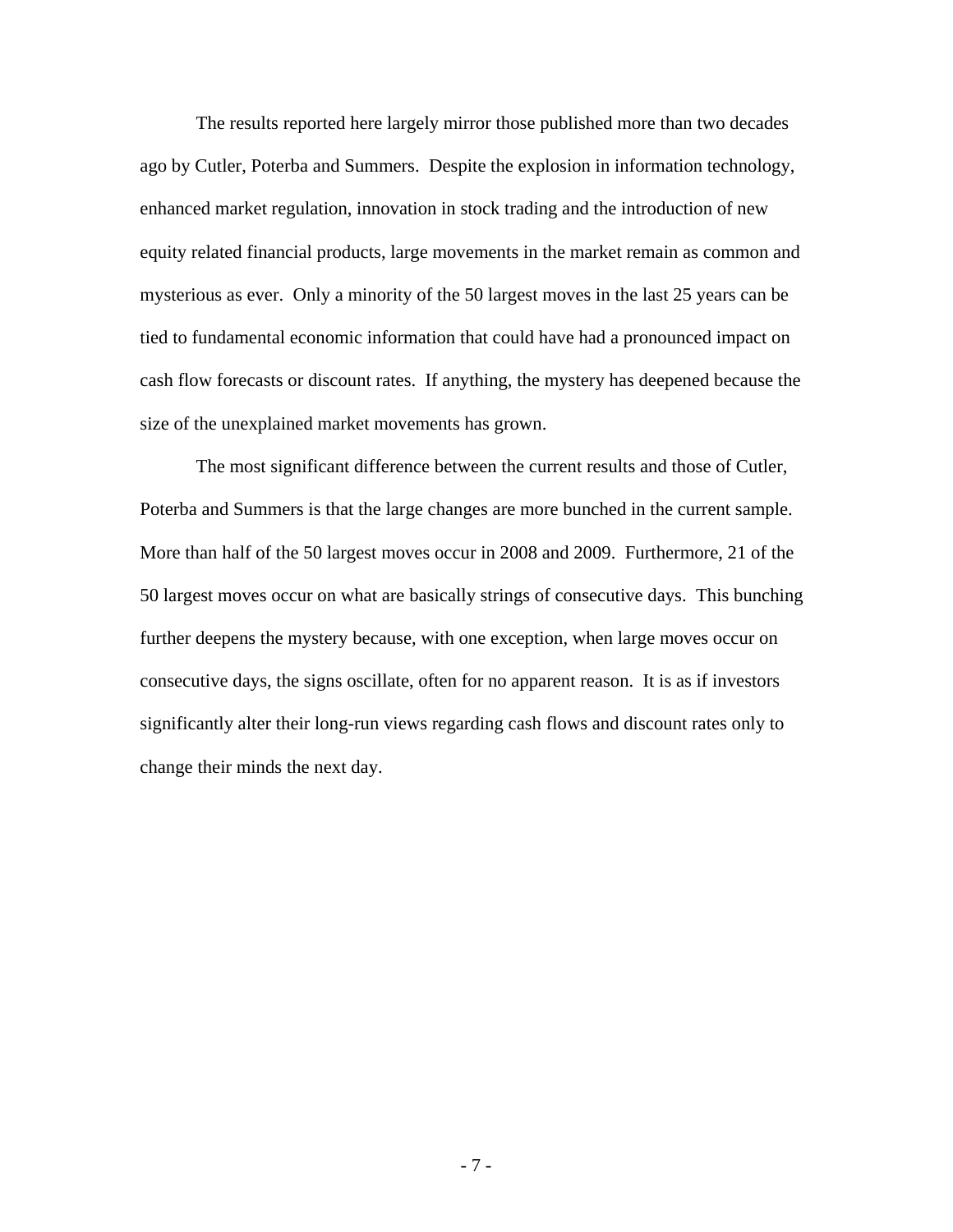#### **REFERENCES**

Cutler, David M., James M. Poterba and Lawrence Summers, 1989, What moves stock prices, *Journal of Portfolio Management*, 15: 4-11.

Roll, Richard, 1988, R2 , *Journal of Finance*, 53: 541-566.

Schwert, William G., 2011, Stock volatility during the financial crisis, *European Financial Management*, 17: 789-805.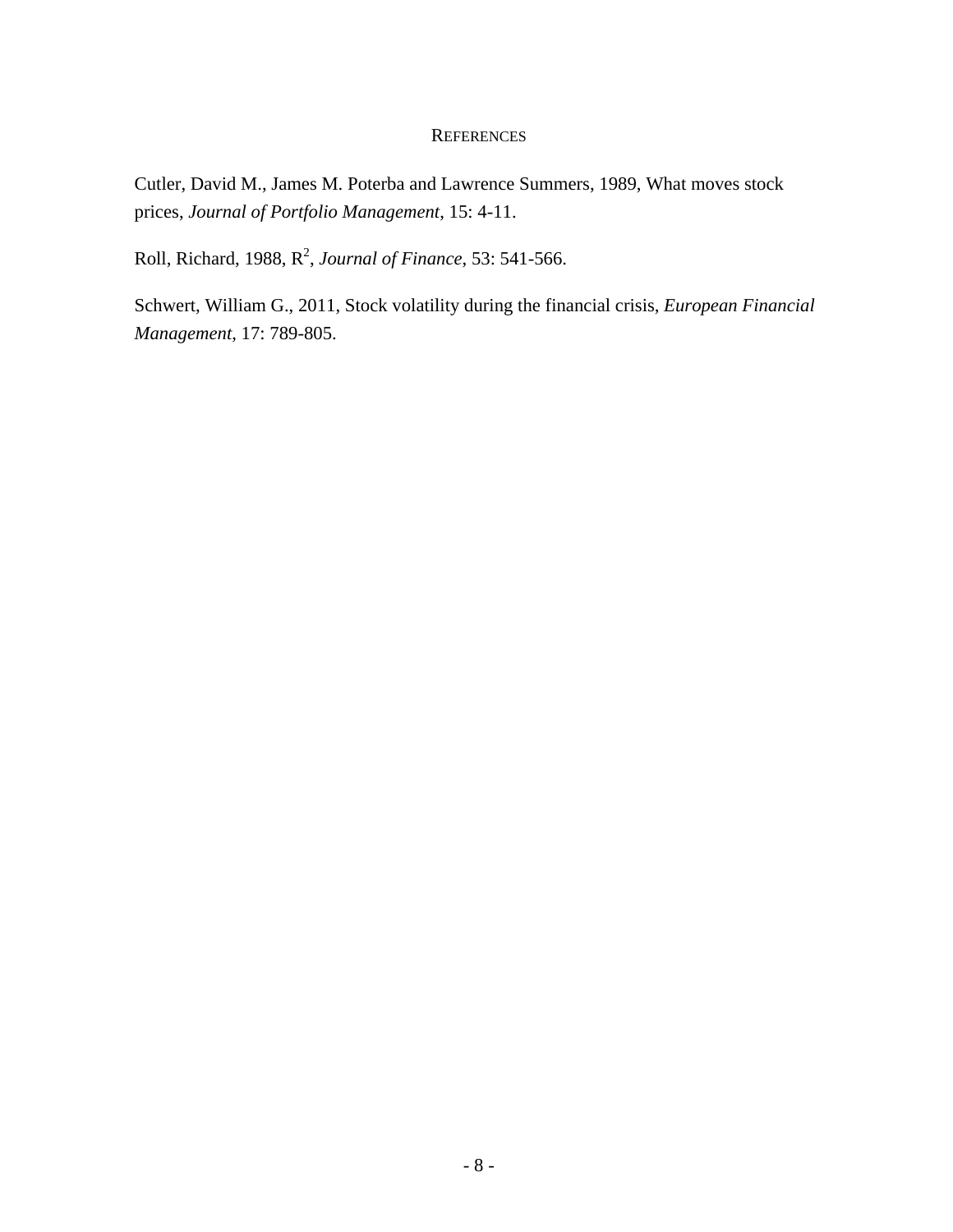| Rank           | Date                         | Return   | <b>News</b>                                                                                                  |
|----------------|------------------------------|----------|--------------------------------------------------------------------------------------------------------------|
| $\mathbf{1}$   | Monday, October 13, 2008     | 11.49%   | Governments through out the world announce moves to support troubled banks.                                  |
| $\overline{2}$ | Tuesday, October 28, 2008    | 9.53%    | Late rally on Wall Street as rebound in stocks defies latest economic news.                                  |
|                |                              |          |                                                                                                              |
| 3              | Wednesday, October 15, 2008  | $-8.98%$ | Falling retail sales and rising wholesale prices spikes fears of recession and erases Monday's record rally. |
|                |                              |          | Obama reveals national security team. NBER says US entered recession in December 2007. Bernanke              |
| 4              | Monday, December 01, 2008    | $-8.94%$ | warns of weak economic conditions                                                                            |
| 5              | Monday, September 29, 2008   | $-8.25%$ | \$700 billion TARP bill reject by House of Representatives. President Bush disappointed.                     |
|                |                              |          | Rising fears of global recession purshed Wall Street into freefall. U.S. Treasury may take stakes in major   |
| 6              | Thursday, October 09, 2008   | $-7.27%$ | banks.                                                                                                       |
|                |                              |          | Another wave of selling roiled Wall Street. Democrats say no to current plan for auto bailout telling        |
| $\overline{7}$ | Thursday, November 20, 2008  | $-7.01%$ | industry to come back next month with a detailed plan.                                                       |
|                |                              |          | Secretary Geitner makes second attempt at unveiling Obama Administration's plan to deal with the             |
| 8              | Monday, March 23, 2009       | 6.91%    | banking crisis. Obama wants to expand clean energy effort.                                                   |
|                |                              |          | Wall Street had its worst day since the 2008 financial crisis, as fearful investors reacted to the United    |
| 9              | Monday, August 08, 2011      | $-6.87%$ | States losing its coveted AAA credit rating.                                                                 |
| 10             | Thursday, November 13, 2008  | 6.80%    | Dow down 300 points on the morning reverses on new investor confidence and ends up 553.                      |
| 11             | Friday, April 14, 2000       | $-6.63%$ | Investors surprised by unexpected surge in inflation. Economy may be overheating.                            |
|                |                              |          | Citigroup's massive rescue package and President-elect Obama's picks for his economic team pushed            |
| 12             | Monday, November 24, 2008    | 6.61%    | investors off the sidelines.                                                                                 |
|                |                              |          |                                                                                                              |
| 13             | Monday, August 31, 1998      | $-6.59%$ | Stocks crashed today on fears of continuing financial turmoil in Russia and growing doubts about Asia.       |
| 14             | Monday, October 27, 1997     | $-6.53%$ | Mini crash sparked by economic crisis in Asia (need more details)                                            |
|                |                              |          | Doubts raised about an immediate government bialout of the auto industry. Obama Administration plans         |
| 15             | Wednesday, November 19, 2008 | $-6.39%$ | major health care initiative next year.                                                                      |
|                |                              |          | The stock advance picked up speed after Rep. Barney Frank, D-Mass. and the head of the U.S. House            |
|                |                              |          | Financial Services Committee, said that the Securities and Exchange Commission would restore the "uptick     |
| 16             | Tuesday, March 10, 2009      | 6.34%    | rule." The SEC later confirmed that it could reinstate the rule as early as next month.                      |
|                |                              |          |                                                                                                              |
| 17             | Friday, November 21, 2008    | 6.11%    | Dow Jones jumps on report that Barack Obama will nominate Timothy Geitner as new Treasury Secretary.         |
|                |                              |          | Recession fears overwhelmed world stock markets today as a number of large companies reported weak           |
| 18             | Wednesday, October 22, 2008  | $-5.91%$ | earnings in the third quarter and forecast worse to come.                                                    |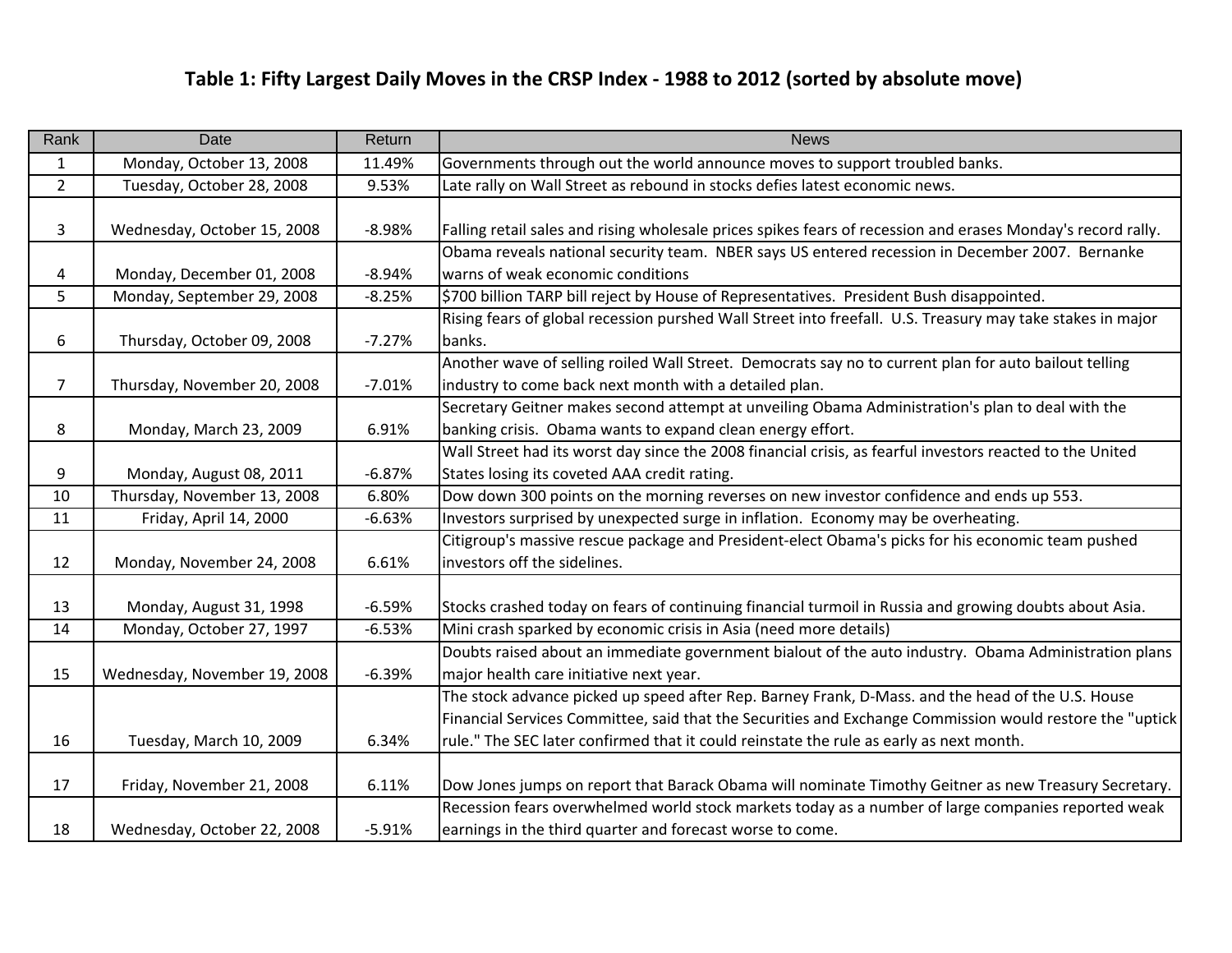|    |                              |          | Wall Street took another beating today on fears about the financial sector and doubts regarding the         |
|----|------------------------------|----------|-------------------------------------------------------------------------------------------------------------|
|    |                              |          | federal rescue plan. Fed Chairman Ben Bernanke said the financial turmoil may drag down economic            |
| 19 | Tuesday, October 07, 2008    | $-5.79%$ | growth well into next year.                                                                                 |
|    |                              |          | Stocks staged one of their biggest retreats in history hammered by investors' worries about the economy     |
|    |                              |          | and the possibility of stricter regulation of financial markets. Rumors also circulated of a widening U.S.  |
| 20 | Friday, January 08, 1988     | $-5.54%$ | budget and trade deficits.                                                                                  |
|    |                              |          | A large reported earnings miss by State Street bank today lead to renewed concern regarding bank stocks     |
| 21 | Tuesday, January 20, 2009    | $-5.49%$ | and exacerbated recession fears                                                                             |
|    |                              |          | Treasury Secretary Paulson says the Government won't buy mortgage assets from banks but will inject         |
| 22 | Wednesday, November 12, 2008 | $-5.36%$ | capital into them.                                                                                          |
|    |                              |          | Stocks fell dramatically following a news story of the break-down of a \$6.75 billion leveraged buyout deal |
| 23 | Friday, October 13, 1989     | $-5.34%$ | for UAL Corporation.                                                                                        |
|    |                              |          | Galvanized by hopes that the market's worst days are over, investors on Monday bought stocks                |
|    |                              |          | enthusiastically. Analysts believe investors, growing less woriied about earnings and corporate             |
| 24 | Monday, July 29, 2002        | 5.32%    | bookkeeping, are ready to buy again.                                                                        |
|    |                              |          | Citing signs of economic slowdown the Fed unexpectedly cut fed funds rate target to 6%, the discount rate   |
| 25 | Wednesday, January 03, 2001  | 5.29%    | was cut to 5.75%.                                                                                           |
|    |                              |          | A record drop in the initial jobless claims and a strong manufacturing report helped the benchmarks         |
|    |                              |          | register significant gains for the first time this week. Additionally, FedEx Corporation's better-than-     |
| 26 | Tuesday, December 16, 2008   | 5.29%    | expected results helped bolster sentiment.                                                                  |
|    |                              |          | The Dow Jones industrials stormed up as Wall Street cheered legal and legislative action on the corporate   |
| 27 | Wednesday, July 24, 2002     | 5.23%    | eithics scandals that fueled nine weeks of sharp losses.                                                    |
|    |                              |          | President Obama expressed confidence in U.S. Government finances following the first ever downgrade of      |
| 28 | Tuesday, August 09, 2011     | 5.12%    | the country's AAA credit rating by Standard & Poor's.                                                       |
| 29 | Monday, September 17, 2001   | $-5.07%$ | Stock markets reopen for the first time following the terrorist attack on September 11, 2001.               |
|    |                              |          | The market experienced the largest post election drop ever on the reported contraction of 157,000 jobs in   |
| 30 | Wednesday, November 05, 2008 | $-5.07%$ | October.                                                                                                    |
|    |                              |          | A slowdown in number of job losses to 42,000 and unchanged unemployment of 4.5 pecent indicated that        |
|    |                              |          | economic deterioration might be turning into stagnation. The report led some investors to think this        |
|    |                              |          | might discourage the Federal Reserve from continuing its aggressive campaign of cutting interest rates in   |
| 31 | Saturday, August 04, 2001    | $-5.03%$ | an effort to avoid a recession.                                                                             |
|    |                              |          | Banking sector continues its downward spiral. AIG gets additional \$30 billion in government aid. Saving    |
| 32 | Monday, March 02, 2009       | $-4.98%$ | rate rises to its highest level in 14 years.                                                                |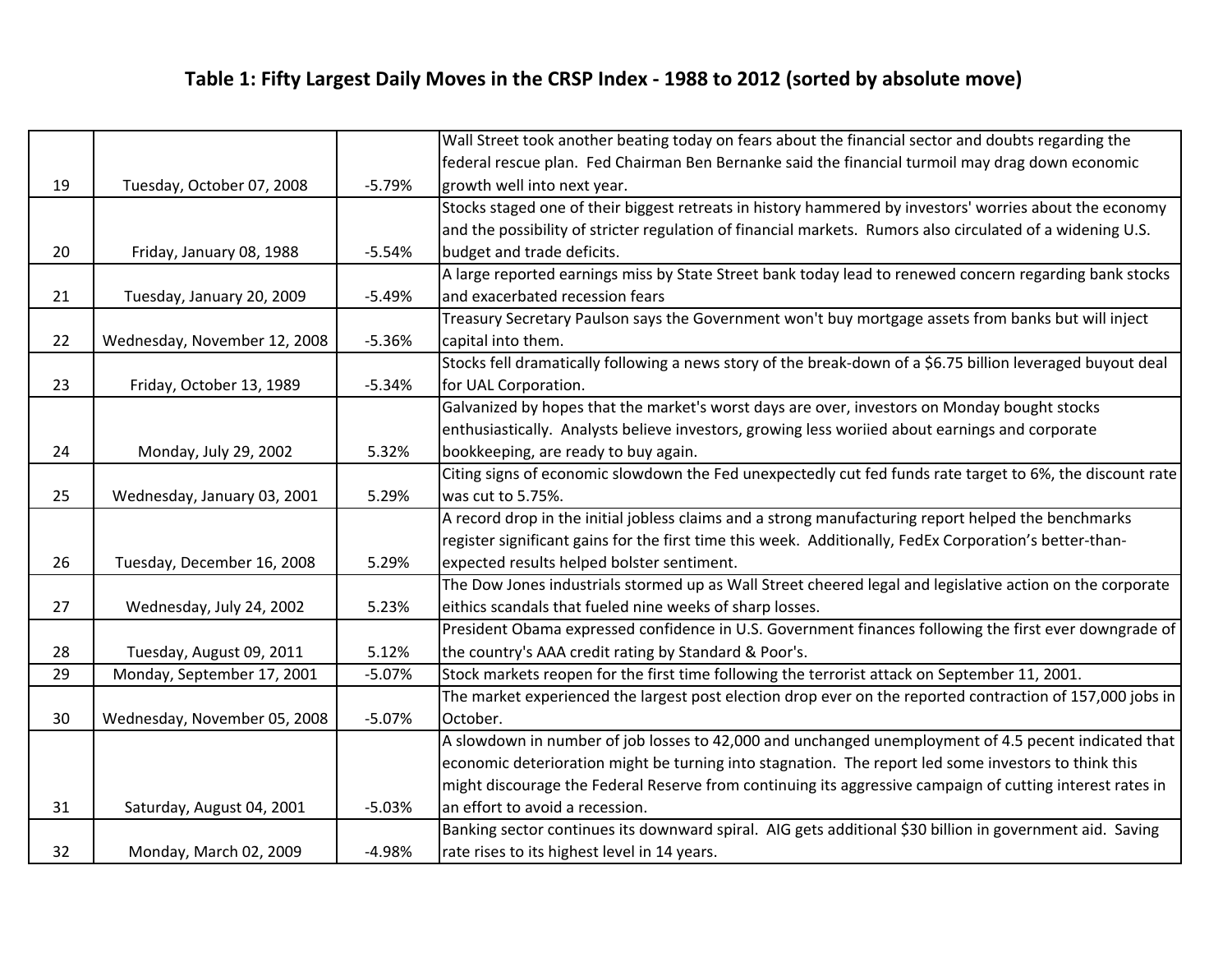|    |                               |          | The sell-off today occurred after major retailers posted the worst October sales in nearly 40 years and      |
|----|-------------------------------|----------|--------------------------------------------------------------------------------------------------------------|
| 33 | Thursday, November 06, 2008   | $-4.91%$ | government reports showed labor costs rising and productivity slowing.                                       |
|    |                               |          | Stocks stormed higher Tuesday after Federal Reserve Chairman Alan Greenspan hinted in comments over          |
| 34 | Tuesday, September 08, 1998   | 4.83%    | the holiday weekend that a cut in interest rates might be possible.                                          |
|    |                               |          | The Dow jumped 485 points on bets that Congress will pass a verion of the government's \$700 billion         |
| 35 | Tuesday, September 30, 2008   | 4.66%    | package, following Monday's crushing defeat.                                                                 |
|    |                               |          | U.S. stocks rose on signs that central banks' actions are bearing fruit. Gains came despite a Commerce       |
|    |                               |          | Department report that the economy shrunk 0.3% in the third quarter. Investors anticipating another          |
| 36 | Thursday, October 30, 2008    | 4.65%    | interest rate cut by the Fed.                                                                                |
|    |                               |          | Stocks rallied Friday, with the Dow rising 369 points, as the government's plan to help rescue banks from    |
| 37 | Friday, September 19, 2008    | 4.60%    | toxic mortgage debt soothed investors at the end of a gut-churning week on Wall Street.                      |
|    |                               |          | Stocks slumped Tuesday, with the Dow industrials ending at a 3-month low, as the government's bank           |
| 38 | Tuesday, February 10, 2009    | $-4.60%$ | rescue plan failed to reassure investors burned by the 14-month old recession.                               |
|    |                               |          | Stock prices shot higher today after Dell Computer and Alcoa gave Wall Street its first really good earnings |
| 39 | Thursday, April 05, 2001      | 4.59%    | news in months.                                                                                              |
| 40 | Monday, September 15, 2008    | $-4.57%$ | Lehman files for bankruptcy. Merrill agrees to be sold to B of A. AIG in cash crunch.                        |
|    |                               |          | Stocks tumbled Thursday as frozen credit markets and weak economic reports amplified jitters ahead of        |
|    |                               |          | the House vote on the \$700 billion bank rescue plan. Credit markets remained tight, with two closely        |
| 41 | Thursday, October 02, 2008    | $-4.57%$ | watched measures of bank lending jitters at record highs.                                                    |
|    |                               |          | Stocks plummeted Wednesday, with the Dow industrials falling 449 points in its second worst session of       |
|    |                               |          | the year, as the government's emergency rescue of AIG amplified fears about the stability of financial       |
| 42 | Wednesday, September 17, 2008 | $-4.55%$ | markets.                                                                                                     |
|    |                               |          | Bullish comments from executives in bellwether tech companies and a much better-than-expected                |
|    |                               |          | reading on the U.S. service sector fueled speculation that the U.S. economy and corporate profits are on a   |
| 43 | Wednesday, December 05, 2001  | 4.53%    | faster track to recovery than once estimated.                                                                |
|    |                               |          | Jobless claims rose 9,000 more than expected. Existing home sales dropped 3.5% in July more than the         |
|    |                               |          | expected 2.0%. Inflation jumped 0.5% compared to expected 0.2%. Morgan Stanley put out a dismal              |
| 44 | Thursday, August 18, 2011     | $-4.53%$ | forecast for the globlal economy.                                                                            |
|    |                               |          | Asian stock markets extended their drop Tuesday amid renewed fears of deepening global recession. U.S.       |
| 45 | Tuesday, February 17, 2009    | $-4.53%$ | stocks declined after Geithner's bank rescue plan received a weak reception.                                 |
|    |                               |          | All three indexes surged about 4% on positive corporate earnings and positive labor market news. The         |
|    |                               |          | Commerce Department released its July retail sales report, exceeding expectations. The report showed         |
| 46 | Thursday, August 11, 2011     | 4.52%    | that retail sales rose 0.5%.                                                                                 |